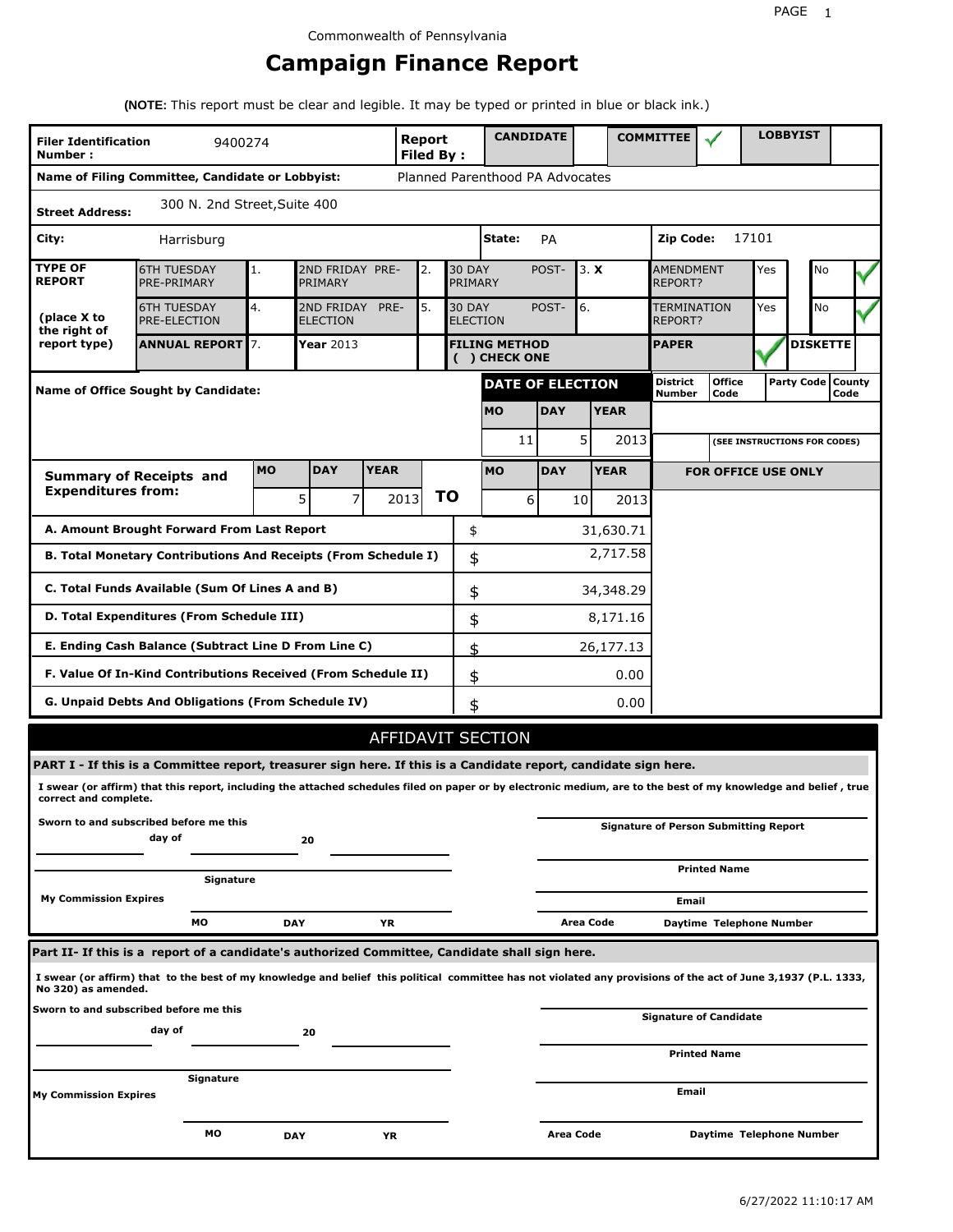## **SCHEDULE I CONTRIBUTIONS AND RECEIPTS Detailed Summary Page**

**Name of Filing Committee or Candidate Reporting Period Reporting Period** Planned Parenthood PA Advocates **From:** 5/7/2013 **To:** 6/10/2013 **1. Unitemized Contributions Received - \$ 50.00 or Less Per Contributor TOTAL for the Reporting Period (1) \$** 1,757.58 **2. Contributions Received - \$ 50.01 To \$250.00 (From Part A and Part B) TOTAL for the Reporting Period (2) Contributions Received From Political Committees (Part A) All Other Contributions (Part B) \$ \$ \$** 0.00 675.00 675.00 **3. Contributions Received Over \$250.00 (From Part C and Part D) TOTAL for the Reporting Period (3) Contributions Received From Political Committees (Part C) All Other Contributions (Part D) \$ \$ \$** 0.00 285.00 285.00 **4. Other Receipts, Refunds, Interest Earned, Returned Checks, Etc . (From Part E) TOTAL for the Reporting Period (4) \$** 0.00 **Total Monetary Contributions and Receipts During this Reporting Period (Add and enter amount totals from Boxes 1,2,3 and 4; also enter this amount on Page1, Report Cover Page, Item B.) \$** 2,717.58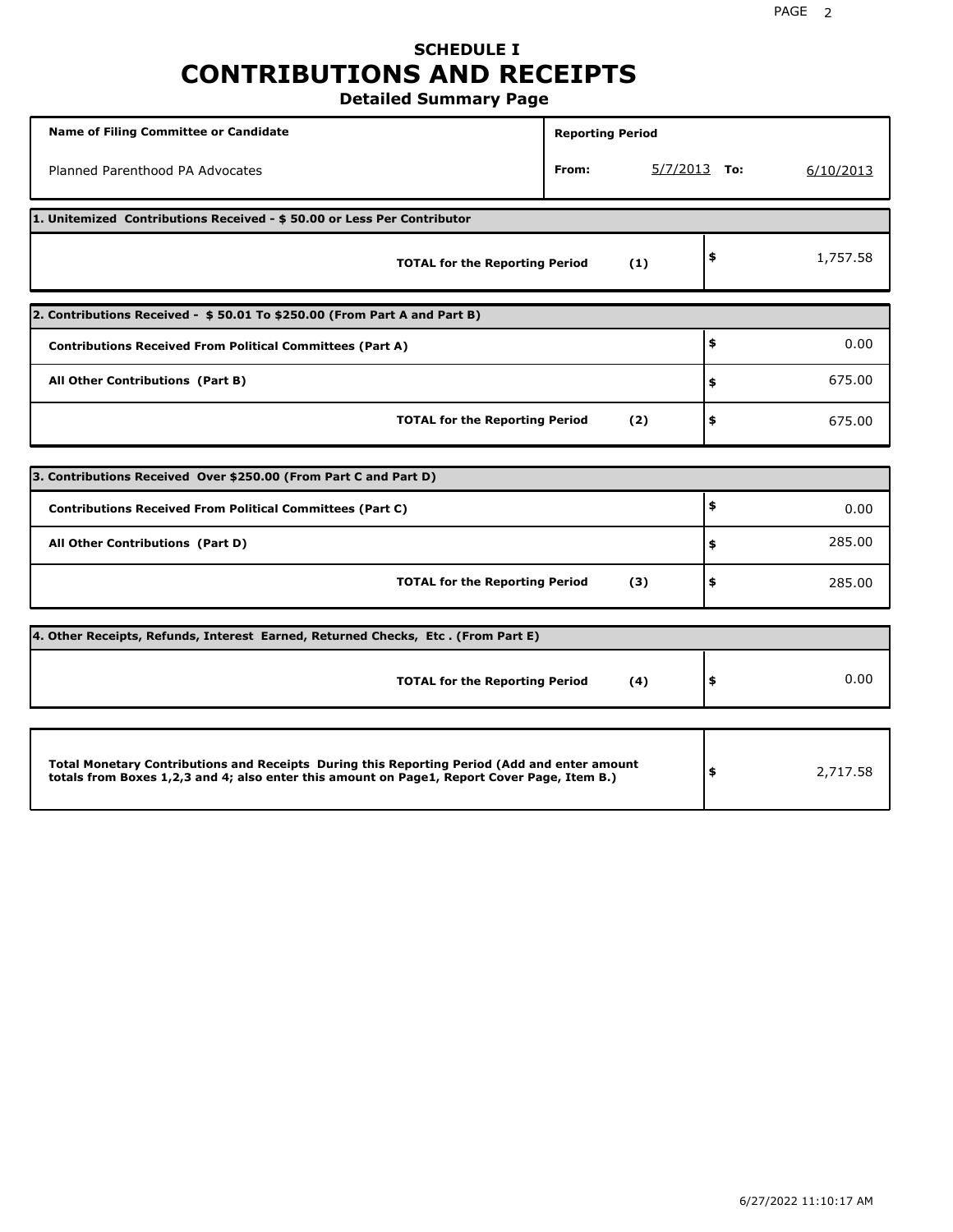PAGE 3

# **PART A CONTRIBUTIONS RECEIVED FROM POLITICAL COMMITTEES**

**\$50.01 TO \$250.00**

 **Use this Part to itemize only contributions received from political committees with an aggregate value from \$50.01 to \$250.00 in the reporting period.**

| Name of Filing Committee or Candidate      |                                                                              |                   | <b>Reporting Period</b> |             |             |     |                   |
|--------------------------------------------|------------------------------------------------------------------------------|-------------------|-------------------------|-------------|-------------|-----|-------------------|
|                                            |                                                                              |                   | From:                   |             | To:         |     |                   |
|                                            |                                                                              |                   |                         | <b>DATE</b> |             |     | <b>AMOUNT</b>     |
| <b>Full Name of Contributing Committee</b> |                                                                              |                   | <b>MO</b>               | <b>DAY</b>  | <b>YEAR</b> |     |                   |
| <b>Mailing Address</b>                     |                                                                              |                   |                         |             |             | \$  | 0.00              |
| City                                       | <b>State</b>                                                                 | Zip Code (Plus 4) |                         |             |             |     |                   |
|                                            |                                                                              |                   |                         |             |             |     | <b>PAGE TOTAL</b> |
|                                            | Enter Grand Total of Part A on Schedule I, Detailed Summary Page, Section 2. |                   |                         |             |             | ∣\$ | 0.00              |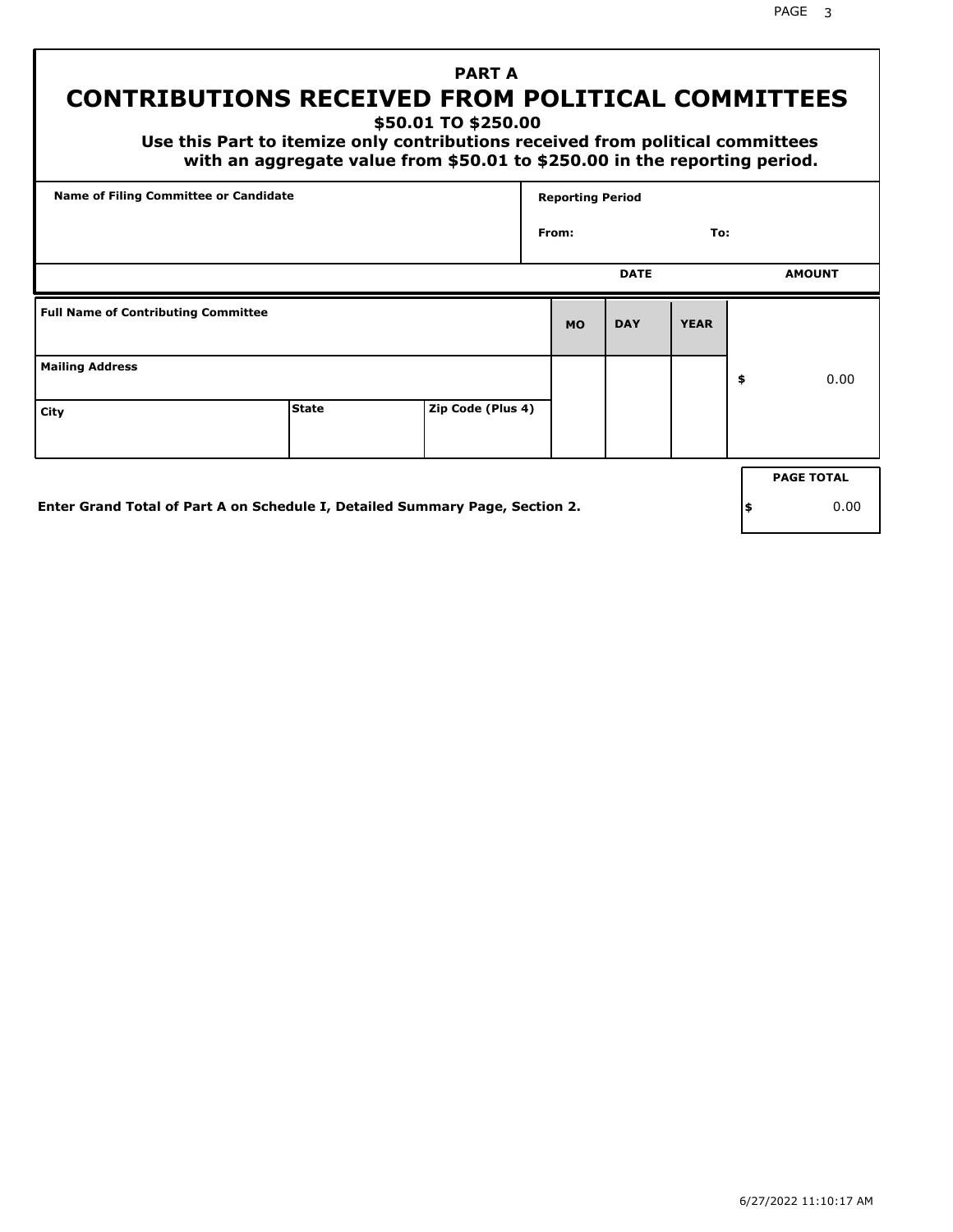| Use this Part to itemize all other contributions with an aggregate value from |                           | <b>PART B</b><br><b>ALL OTHER CONTRIBUTIONS</b><br>\$50.01 TO \$250.00<br>\$50.01 to \$250.00 in the reporting period.<br>(Exclude contributions from political committees reported in Part A) |                         |             |                 |               |
|-------------------------------------------------------------------------------|---------------------------|------------------------------------------------------------------------------------------------------------------------------------------------------------------------------------------------|-------------------------|-------------|-----------------|---------------|
| Name of Filing Committee or Candidate                                         |                           |                                                                                                                                                                                                | <b>Reporting Period</b> |             |                 |               |
| Planned Parenthood PA Advocates                                               |                           |                                                                                                                                                                                                | From:                   |             | 5/7/2013<br>To: | 6/10/2013     |
|                                                                               |                           |                                                                                                                                                                                                |                         | <b>DATE</b> |                 | <b>AMOUNT</b> |
| <b>Full Name of Contributor</b><br>Richard Clouser                            |                           |                                                                                                                                                                                                | <b>MO</b>               | <b>DAY</b>  | <b>YEAR</b>     |               |
| <b>Mailing Address</b><br>520 Franklin Street                                 |                           |                                                                                                                                                                                                |                         |             |                 | \$<br>100.00  |
| City                                                                          | <b>State</b>              | Zip Code (Plus 4)                                                                                                                                                                              | 5                       | 14          | 2013            |               |
| State College                                                                 | <b>PA</b>                 | 16803                                                                                                                                                                                          |                         |             |                 |               |
| <b>Full Name of Contributor</b><br>Nancy Weaver                               |                           |                                                                                                                                                                                                | <b>MO</b>               | <b>DAY</b>  | <b>YEAR</b>     |               |
| <b>Mailing Address</b><br>114 Jaffrey Road                                    |                           |                                                                                                                                                                                                |                         |             |                 | \$<br>125.00  |
| City<br>Malvern                                                               | <b>State</b><br><b>PA</b> | Zip Code (Plus 4)<br>19355                                                                                                                                                                     | 5                       | 14          | 2013            |               |
| <b>Full Name of Contributor</b><br>Cynthia Jimenez                            |                           |                                                                                                                                                                                                | <b>MO</b>               | <b>DAY</b>  | <b>YEAR</b>     |               |
| <b>Mailing Address</b><br>932 Franklin Street                                 |                           |                                                                                                                                                                                                |                         |             |                 | 125.00<br>Ş   |
| City<br>Wyomissing                                                            | <b>State</b><br>PA        | Zip Code (Plus 4)<br>19610                                                                                                                                                                     | 5                       | 14          | 2013            |               |
| <b>Full Name of Contributor</b><br>Louise Schooley Hazeltine                  |                           |                                                                                                                                                                                                | <b>MO</b>               | <b>DAY</b>  | <b>YEAR</b>     |               |
| <b>Mailing Address</b><br>26 Harris Hill Road                                 |                           |                                                                                                                                                                                                |                         |             |                 | \$<br>100.00  |
| City<br>Trucksville                                                           | <b>State</b><br>PA        | Zip Code (Plus 4)<br>18708                                                                                                                                                                     | 5                       | 14          | 2013            |               |
| <b>Full Name of Contributor</b><br>Morgan Plant                               |                           |                                                                                                                                                                                                | <b>MO</b>               | <b>DAY</b>  | <b>YEAR</b>     |               |
| <b>Mailing Address</b><br>322 S West Street                                   |                           |                                                                                                                                                                                                |                         |             |                 | 125.00<br>\$  |
| City<br>Carlisle                                                              | <b>State</b><br>PA        | Zip Code (Plus 4)<br>17013                                                                                                                                                                     | 5                       | 14          | 2013            |               |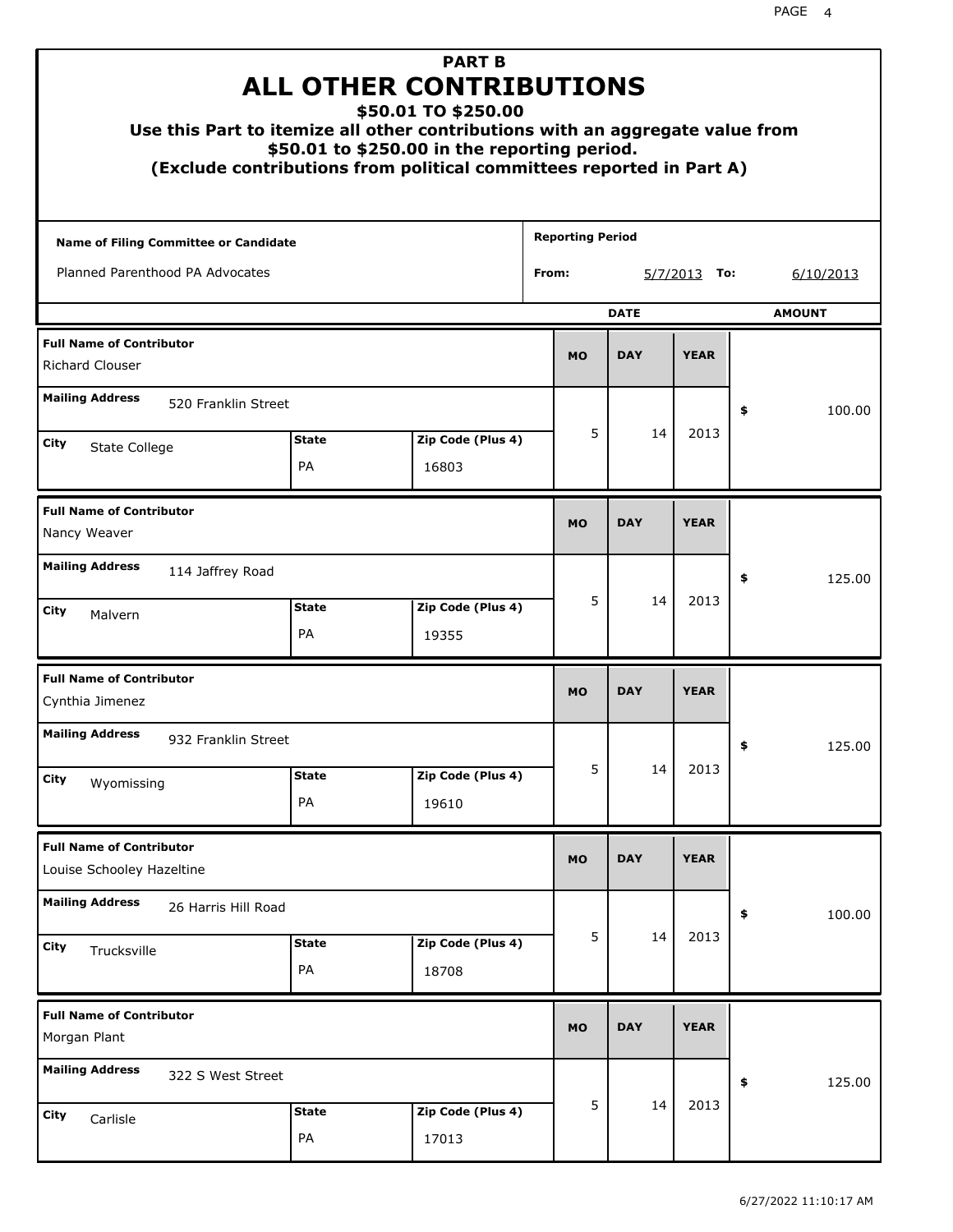| <b>Full Name of Contributor</b><br>Julia Crolius                             |       |                   | <b>MO</b> | <b>DAY</b> | <b>YEAR</b> |                   |
|------------------------------------------------------------------------------|-------|-------------------|-----------|------------|-------------|-------------------|
| <b>Mailing Address</b><br>325 Maple Avenue                                   |       |                   |           |            |             | \$<br>100.00      |
| City<br>Edgewood                                                             | State | Zip Code (Plus 4) | 5         | 14         | 2013        |                   |
|                                                                              | PA    | 15218             |           |            |             |                   |
|                                                                              |       |                   |           |            |             | <b>PAGE TOTAL</b> |
| Enter Grand Total of Part A on Schedule I, Detailed Summary Page, Section 2. |       |                   |           |            |             | \$<br>675.00      |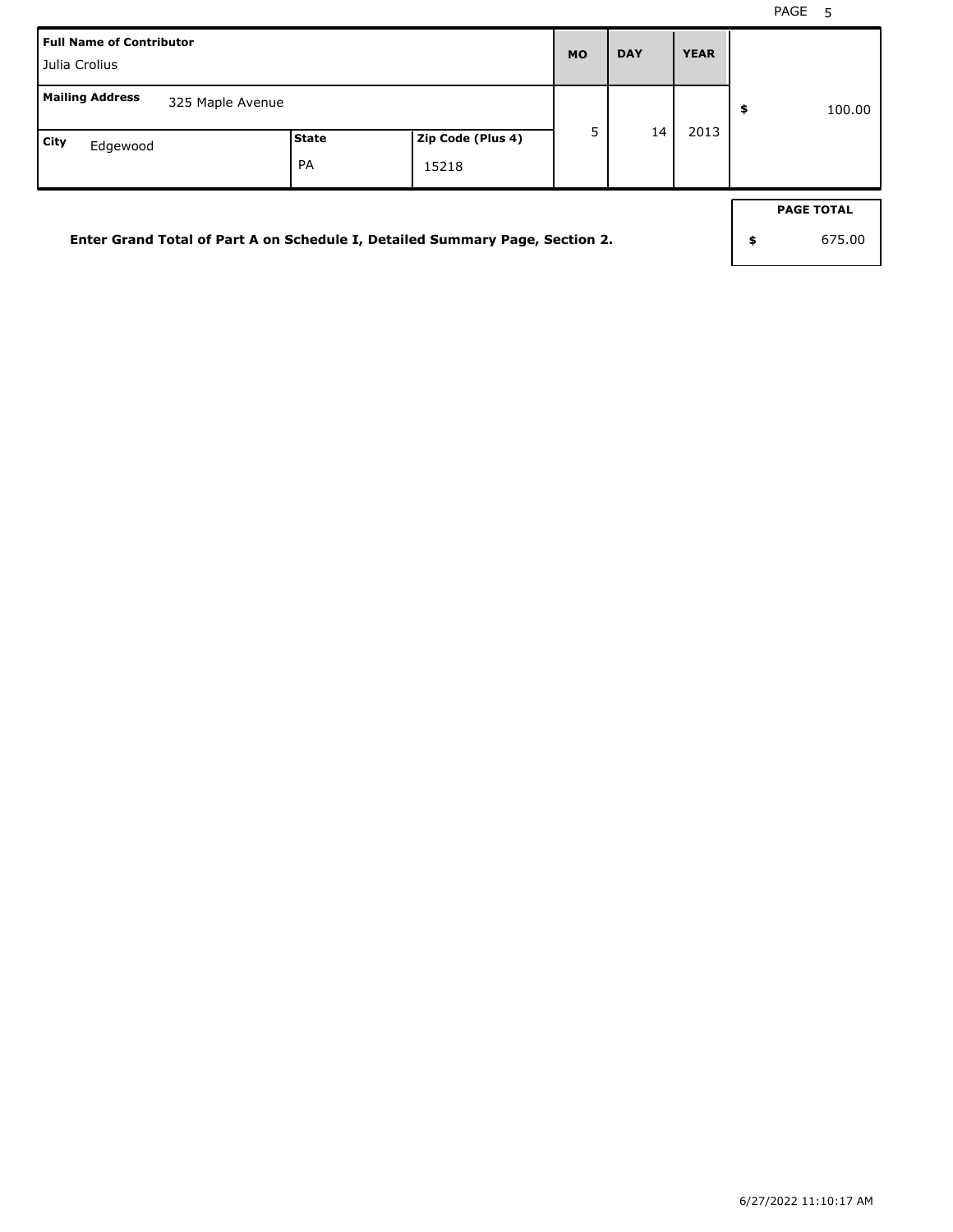# **PART C Contributions Received From Political Committees**

**OVER \$250.00**

 **Use this Part to itemize only contributions received from Political committees with an aggregate value from Over \$250.00 in the reporting period.**

| Name of Filing Committee or Candidate                                        |              | <b>Reporting Period</b> |             |            |             |                   |
|------------------------------------------------------------------------------|--------------|-------------------------|-------------|------------|-------------|-------------------|
|                                                                              |              | From:                   |             |            | To:         |                   |
|                                                                              |              |                         | <b>DATE</b> |            |             | <b>AMOUNT</b>     |
| <b>Full Name of Contributing Committee</b>                                   |              |                         | <b>MO</b>   | <b>DAY</b> | <b>YEAR</b> |                   |
| <b>Mailing Address</b>                                                       |              |                         |             |            |             | \$<br>0.00        |
| City                                                                         | <b>State</b> | Zip Code (Plus 4)       |             |            |             |                   |
|                                                                              |              |                         |             |            |             | <b>PAGE TOTAL</b> |
| Enter Grand Total of Part C on Schedule I, Detailed Summary Page, Section 3. |              |                         |             |            |             | \$<br>0.00        |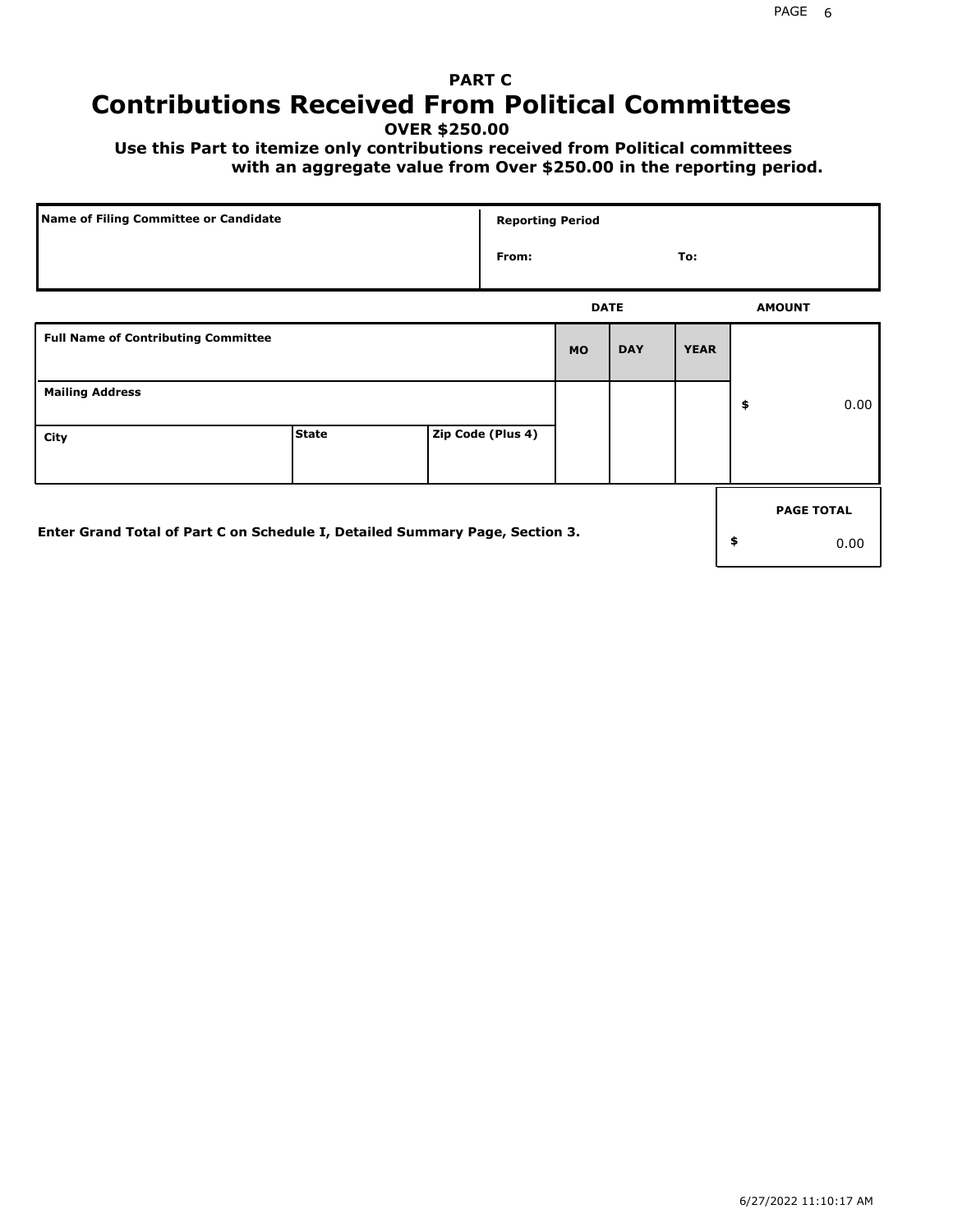# **PART D ALL OTHER CONTRIBUTIONS**

#### **OVER \$250.00**

#### **Use this Part to itemize all other contributions with an aggregate value of**

 **over \$250.00 in the reporting period.**

 **(Exclude contributions from political committees reported in Part C.)** 

| Name of Filing Committee or Candidate                                        |                    |                            |       | <b>Reporting Period</b> |             |                |                   |
|------------------------------------------------------------------------------|--------------------|----------------------------|-------|-------------------------|-------------|----------------|-------------------|
| Planned Parenthood PA Advocates                                              |                    |                            | From: |                         |             | $5/7/2013$ To: | 6/10/2013         |
|                                                                              |                    |                            |       |                         | <b>DATE</b> |                | <b>AMOUNT</b>     |
| <b>Full Name of Contributor</b><br>Karen Robbins                             |                    |                            |       | <b>MO</b>               | <b>DAY</b>  | <b>YEAR</b>    |                   |
| <b>Mailing</b><br>Unknown<br><b>Address</b>                                  |                    |                            |       |                         |             |                | 285.00<br>\$      |
| City<br>Unknown                                                              | <b>State</b><br>PA | Zip Code (Plus 4)<br>17102 |       | 5.                      | 14          | 2013           |                   |
| <b>Employer Name</b><br>Unknown                                              |                    |                            |       | <b>Occupation</b>       |             | Unknown        |                   |
| <b>Employer Mailing Address/Principal Place of</b><br>Business               |                    | City                       |       |                         | State       |                | Zip Code (Plus 4) |
| Unknown                                                                      |                    | Unknown                    |       |                         | PA          |                | 17102             |
| Enter Grand Total of Part C on Schedule I, Detailed Summary Page, Section 3. |                    |                            |       |                         |             |                | <b>PAGE TOTAL</b> |
|                                                                              |                    |                            |       |                         |             |                | \$<br>285.00      |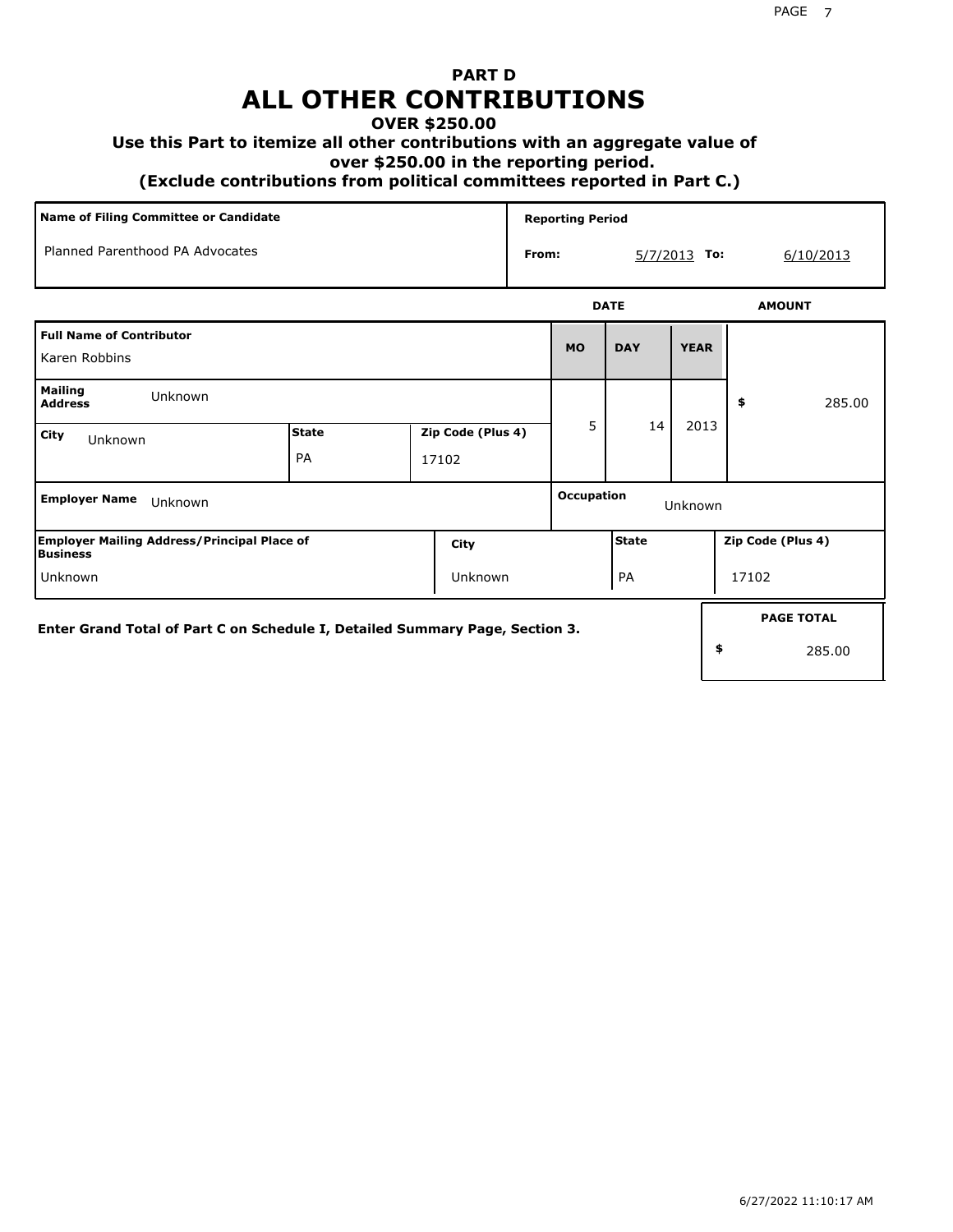## **PART E OTHER RECEIPTS**

#### **REFUNDS, INTEREST INCOME, RETURNED CHECKS, ETC.**

 **Use this Part to report refunds received, interest earned, returned checks and**

### **prior expenditures that were returned to the filer.**

| Name of Filing Committee or Candidate                                        |              |                   |       | <b>Reporting Period</b> |             |             |                   |      |
|------------------------------------------------------------------------------|--------------|-------------------|-------|-------------------------|-------------|-------------|-------------------|------|
|                                                                              |              |                   | From: |                         |             | To:         |                   |      |
|                                                                              |              |                   |       |                         | <b>DATE</b> |             | <b>AMOUNT</b>     |      |
| <b>Full Name</b>                                                             |              |                   |       | <b>MO</b>               | <b>DAY</b>  | <b>YEAR</b> |                   |      |
| <b>Mailing Address</b>                                                       |              |                   |       |                         |             |             | \$                | 0.00 |
| City                                                                         | <b>State</b> | Zip Code (Plus 4) |       |                         |             |             |                   |      |
| <b>Receipt Description</b>                                                   |              |                   |       |                         |             |             |                   |      |
| Enter Grand Total of Part E on Schedule I, Detailed Summary Page, Section 4. |              |                   |       |                         |             |             | <b>PAGE TOTAL</b> |      |
|                                                                              |              |                   |       |                         |             |             | \$                | 0.00 |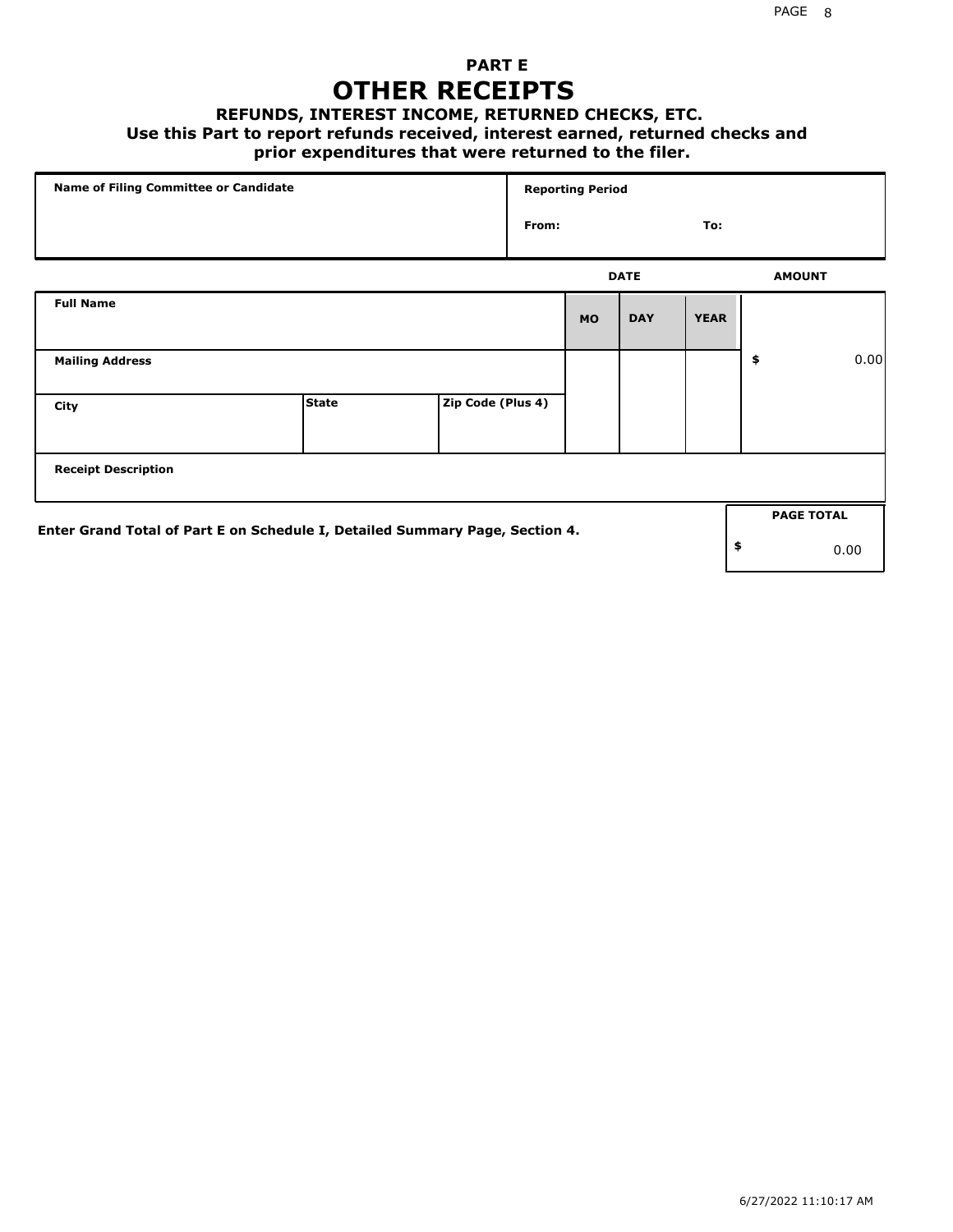#### **SCHEDULE II IN-KIND CONTRIBUTIONS AND VALUABLE THINGS RECEIVED USE THIS SCHEDULE TO REPORT ALL IN-KIND CONTRIBUTIONS OF VALUABLE THINGS**

#### **DURING THE REPORTING PERIOD.**

**Detailed Summary Page**

| <b>Name of Filing Committee or Candidate</b>                                                                                                                                | <b>Reporting Period</b> |                |           |
|-----------------------------------------------------------------------------------------------------------------------------------------------------------------------------|-------------------------|----------------|-----------|
| Planned Parenthood PA Advocates                                                                                                                                             | From:                   | $5/7/2013$ To: | 6/10/2013 |
| 1. UNITEMIZED IN-KIND CONTRIBUTIONS RECEIVED - VALUE OF \$50.00 OR LESS PER CONTRIBUTOR                                                                                     |                         |                |           |
| <b>TOTAL for the Reporting Period</b>                                                                                                                                       | (1)                     | \$             | 0.00      |
| 2. IN-KIND CONTRIBUTIONS RECEIVED - VALUE OF \$50.01 TO \$250.00 (FROM PART F)                                                                                              |                         |                |           |
| <b>TOTAL for the Reporting Period</b>                                                                                                                                       | (2)                     | \$             | 0.00      |
| 3. IN-KIND CONTRIBUTION RECIEVED - VALUE OVER \$250.00 (FROM PART G)                                                                                                        |                         |                |           |
| <b>TOTAL for the Reporting Period</b>                                                                                                                                       | (3)                     | \$             | 0.00      |
| TOTAL VALUE OF IN-KIND CONTRIBUTIONS DURING THIS REPORTING PERIOD (Add and enter<br>amount totals from Boxes 1,2, and 3; also enter on Page 1, Reports Cover Page, Item F.) |                         | \$             | 0.00      |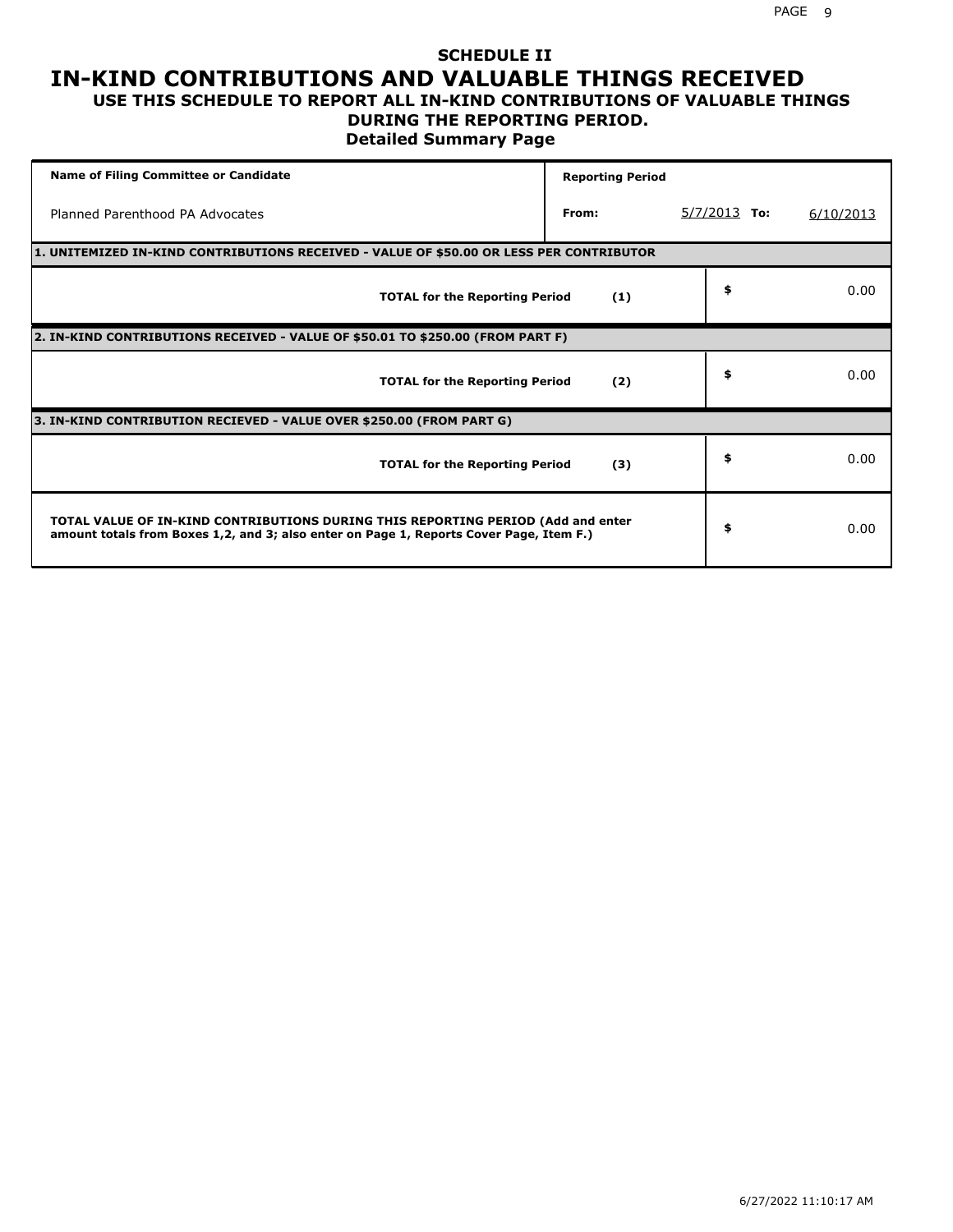## **SCHEDULE II PART F IN-KIND CONTRIBUTIONS RECEIVED**

## **VALUE OF \$50.01 TO \$250.00**

| <b>Name of Filing Committee or Candidate</b>                                                                  |              |                   | <b>Reporting Period</b> |             |             |                   |      |
|---------------------------------------------------------------------------------------------------------------|--------------|-------------------|-------------------------|-------------|-------------|-------------------|------|
|                                                                                                               |              |                   | From:                   |             |             | To:               |      |
|                                                                                                               |              |                   |                         | <b>DATE</b> |             | <b>AMOUNT</b>     |      |
| <b>Full Name of Contributor</b>                                                                               |              |                   | <b>MO</b>               | <b>DAY</b>  | <b>YEAR</b> |                   |      |
| <b>Mailing Address</b>                                                                                        |              |                   |                         |             |             | \$                | 0.00 |
| City                                                                                                          | <b>State</b> | Zip Code (Plus 4) |                         |             |             |                   |      |
| <b>Description of Contribution:</b>                                                                           |              |                   |                         |             |             |                   |      |
| Enter Grand Total of Part F on Schedule II, In-Kind Contributions Detailed Summary Page,<br><b>Section 2.</b> |              |                   |                         |             |             | <b>PAGE TOTAL</b> |      |
|                                                                                                               |              |                   |                         |             | \$          |                   | 0.00 |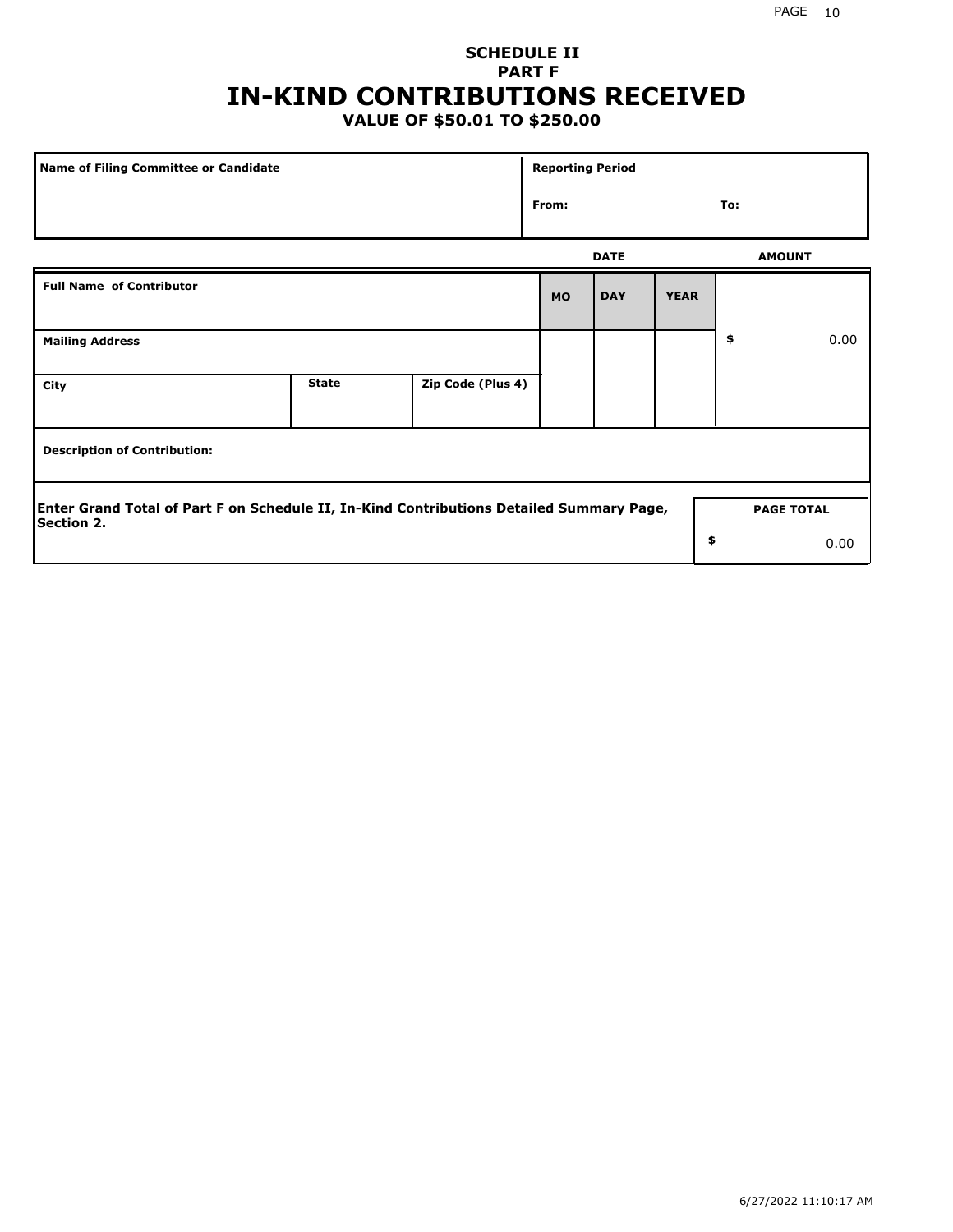#### PAGE 11

#### **SCHEDULE II PART G IN-KIND CONTRIBUTIONS RECEIVED VALUE OVER \$250.00**

| <b>Name of Filing Committee or Candidate</b>                                                                  |              |      |                  |              |       | <b>Reporting Period</b> |                      |             |                                    |      |
|---------------------------------------------------------------------------------------------------------------|--------------|------|------------------|--------------|-------|-------------------------|----------------------|-------------|------------------------------------|------|
|                                                                                                               |              |      |                  |              | From: |                         |                      | To:         |                                    |      |
|                                                                                                               |              |      |                  |              |       |                         | <b>DATE</b>          |             | <b>AMOUNT</b>                      |      |
| <b>Full Name of Contributor</b>                                                                               |              |      |                  |              |       | <b>MO</b>               | <b>DAY</b>           | <b>YEAR</b> |                                    |      |
| <b>Mailing Address</b>                                                                                        |              |      |                  |              |       |                         |                      |             | \$                                 | 0.00 |
| City                                                                                                          | <b>State</b> |      | Zip Code(Plus 4) |              |       |                         |                      |             |                                    |      |
| <b>Employer of Contributor</b>                                                                                |              |      |                  |              |       | <b>Occupation</b>       |                      |             |                                    |      |
| <b>Employer Mailing Address/Principal Place of</b><br><b>Business</b>                                         |              | City |                  | <b>State</b> |       | 4)                      | <b>Zip Code(Plus</b> |             | <b>Description of Contribution</b> |      |
| Enter Grand Total of Part G on Schedule II, In-Kind Contributions Detailed<br><b>Summary Page, Section 3.</b> |              |      |                  |              |       |                         |                      |             | <b>PAGE TOTAL</b>                  | 0.00 |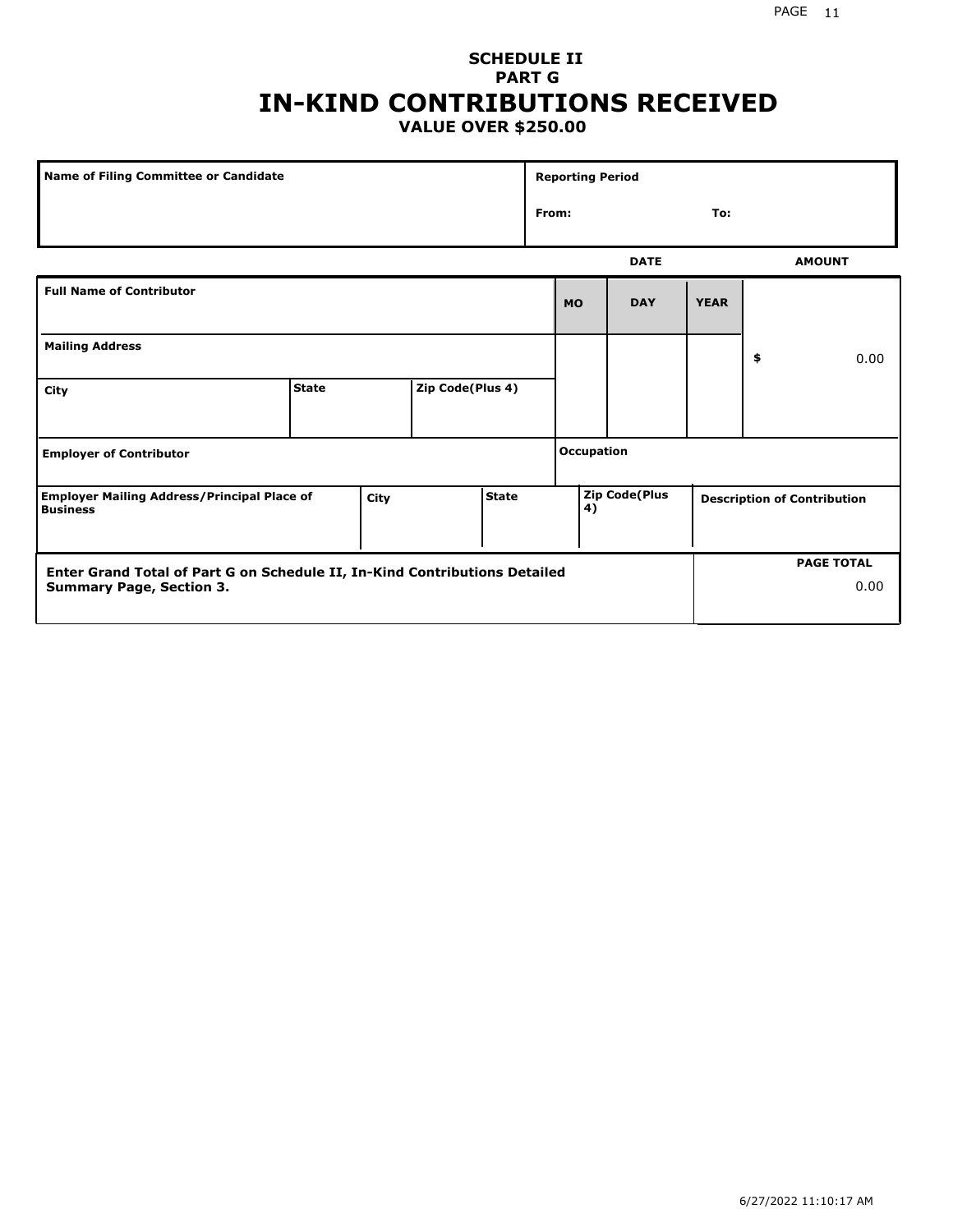# **SCHEDULE III STATEMENT OF EXPENDITURES**

| <b>Name of Filing Committee or Candidate</b>           |                    |                            |                   | <b>Reporting Period</b>                                                  |             |     |               |
|--------------------------------------------------------|--------------------|----------------------------|-------------------|--------------------------------------------------------------------------|-------------|-----|---------------|
| Planned Parenthood PA Advocates                        |                    |                            | From              |                                                                          | 5/7/2013    | To: | 6/10/2013     |
|                                                        |                    |                            |                   | <b>DATE</b>                                                              |             |     | <b>AMOUNT</b> |
| <b>To Whom Paid</b><br>Planned Parenthood PA Advocates |                    |                            | <b>MO</b>         | <b>DAY</b>                                                               | <b>YEAR</b> |     |               |
| <b>Mailing Address</b><br>1514 N 2nd Street            |                    |                            | 5                 | 14                                                                       | 2013        | \$  | 1,147.28      |
| City<br>harrisburg                                     | <b>State</b><br>PA | Zip Code (Plus 4)<br>17102 |                   | <b>Description of Expenditure</b><br>March/April Office & Salary Expense |             |     |               |
| <b>To Whom Paid</b><br><b>TransFirst LLC</b>           |                    |                            | <b>MO</b>         | <b>DAY</b>                                                               | <b>YEAR</b> |     |               |
| <b>Mailing Address</b><br>Unknown                      |                    |                            | 5                 | 10                                                                       | 2013        | \$  | 20.00         |
| City<br>Unknown                                        | <b>State</b><br>PA | Zip Code (Plus 4)<br>17102 | <b>Bank Fee's</b> | <b>Description of Expenditure</b>                                        |             |     |               |
| <b>To Whom Paid</b><br><b>TransFirst LLC</b>           |                    |                            | <b>MO</b>         | <b>DAY</b>                                                               | <b>YEAR</b> |     |               |
| <b>Mailing Address</b><br>Unknown                      |                    |                            | 6                 | 10                                                                       | 2013        | \$  | 20.00         |
| City<br>Unknown                                        | <b>State</b><br>PA | Zip Code (Plus 4)<br>17102 | <b>Bank Fee's</b> | <b>Description of Expenditure</b>                                        |             |     |               |
| <b>To Whom Paid</b><br>Clarissa Skinner                |                    |                            | <b>MO</b>         | <b>DAY</b>                                                               | <b>YEAR</b> |     |               |
| <b>Mailing Address</b><br>500 College Avenue           |                    |                            | 6                 | $10\,$                                                                   | 2013        | \$  | 50.00         |
| <b>City</b><br>Swarthmore                              | <b>State</b><br>PA | Zip Code (Plus 4)<br>19081 |                   | <b>Description of Expenditure</b><br>2012 Canvasser                      |             |     |               |
| <b>To Whom Paid</b><br>Lindsey Sipos                   |                    |                            | <b>MO</b>         | <b>DAY</b>                                                               | <b>YEAR</b> |     |               |
| <b>Mailing Address</b><br>1514 N 2nd Street            |                    |                            | 6                 | 6                                                                        | 2013        | \$  | 86.04         |
| <b>City</b><br>Harrisburg                              | <b>State</b><br>PA | Zip Code (Plus 4)<br>17102 |                   | <b>Description of Expenditure</b><br>Expense Reimbursement               |             |     |               |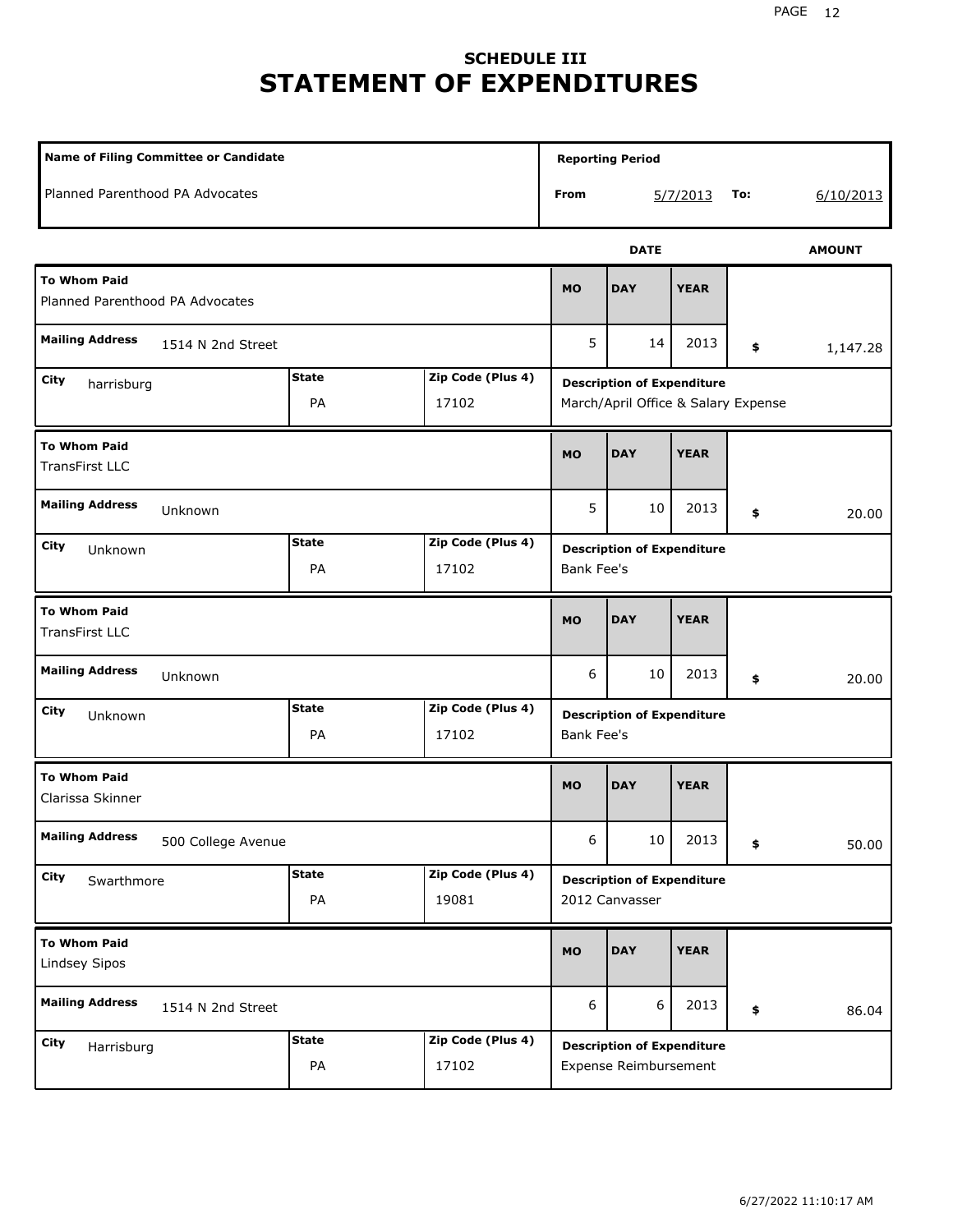| <b>To Whom Paid</b><br>Friends of Sean D. Wiley             |                          |              |                   | <b>MO</b> | <b>DAY</b>                                                 | <b>YEAR</b> |                |
|-------------------------------------------------------------|--------------------------|--------------|-------------------|-----------|------------------------------------------------------------|-------------|----------------|
| <b>Mailing Address</b>                                      | c/o PO Box 391           |              |                   | 5         | 31                                                         | 2013        | \$<br>500.00   |
| City<br>Harrisburg                                          |                          | <b>State</b> | Zip Code (Plus 4) |           | <b>Description of Expenditure</b>                          |             |                |
|                                                             |                          | PA           | 17108             | Donation  |                                                            |             |                |
| <b>To Whom Paid</b><br>Marisa Arellano                      |                          |              |                   | <b>MO</b> | <b>DAY</b>                                                 | <b>YEAR</b> |                |
| <b>Mailing Address</b>                                      | 101 N merion             |              |                   | 5         | 30                                                         | 2013        | \$<br>50.00    |
| City<br>Bryn Mawr                                           |                          | <b>State</b> | Zip Code (Plus 4) |           | <b>Description of Expenditure</b>                          |             |                |
|                                                             |                          | PA           | 19010             |           | 2012 Canvasser                                             |             |                |
| <b>To Whom Paid</b><br>Mack-Sumner Communications, LLC      |                          |              |                   | <b>MO</b> | <b>DAY</b>                                                 | <b>YEAR</b> |                |
| <b>Mailing Address</b>                                      | 2001 N Beauregard Street |              |                   | 5         | 30                                                         | 2013        | \$<br>2,548.92 |
| City<br>Alexandria                                          |                          | <b>State</b> | Zip Code (Plus 4) |           | <b>Description of Expenditure</b>                          |             |                |
|                                                             |                          | VA           | 22311             | Mailer    |                                                            |             |                |
|                                                             |                          |              |                   |           |                                                            |             |                |
| <b>To Whom Paid</b><br>Mack-Sumner Communications, LLC      |                          |              |                   | <b>MO</b> | <b>DAY</b>                                                 | <b>YEAR</b> |                |
| <b>Mailing Address</b>                                      | 2001 N Beauregard Street |              |                   | 5         | 30                                                         | 2013        | \$<br>2,548.92 |
| City                                                        |                          | <b>State</b> | Zip Code (Plus 4) |           |                                                            |             |                |
| Alexandria                                                  |                          | VA           | 22311             |           | <b>Description of Expenditure</b><br><b>Another Mailer</b> |             |                |
| <b>To Whom Paid</b><br>Santarsiero for State Representative |                          |              |                   | <b>MO</b> | <b>DAY</b>                                                 | <b>YEAR</b> |                |
| <b>Mailing Address</b>                                      | PO Box 352               |              |                   | 5         | 22                                                         | 2013        | \$<br>250.00   |
| City                                                        |                          | <b>State</b> | Zip Code (Plus 4) |           | <b>Description of Expenditure</b>                          |             |                |
| Yardley                                                     |                          | PA           | 19067             | Donation  |                                                            |             |                |
| <b>To Whom Paid</b><br>Eve Cantler                          |                          |              |                   | <b>MO</b> | <b>DAY</b>                                                 | <b>YEAR</b> |                |
| <b>Mailing Address</b>                                      | 101 North Merion Avenue  |              |                   | 5         | 20                                                         | 2013        | \$<br>50.00    |
| City<br>Bryn Mawr                                           |                          | <b>State</b> | Zip Code (Plus 4) |           | <b>Description of Expenditure</b>                          |             |                |